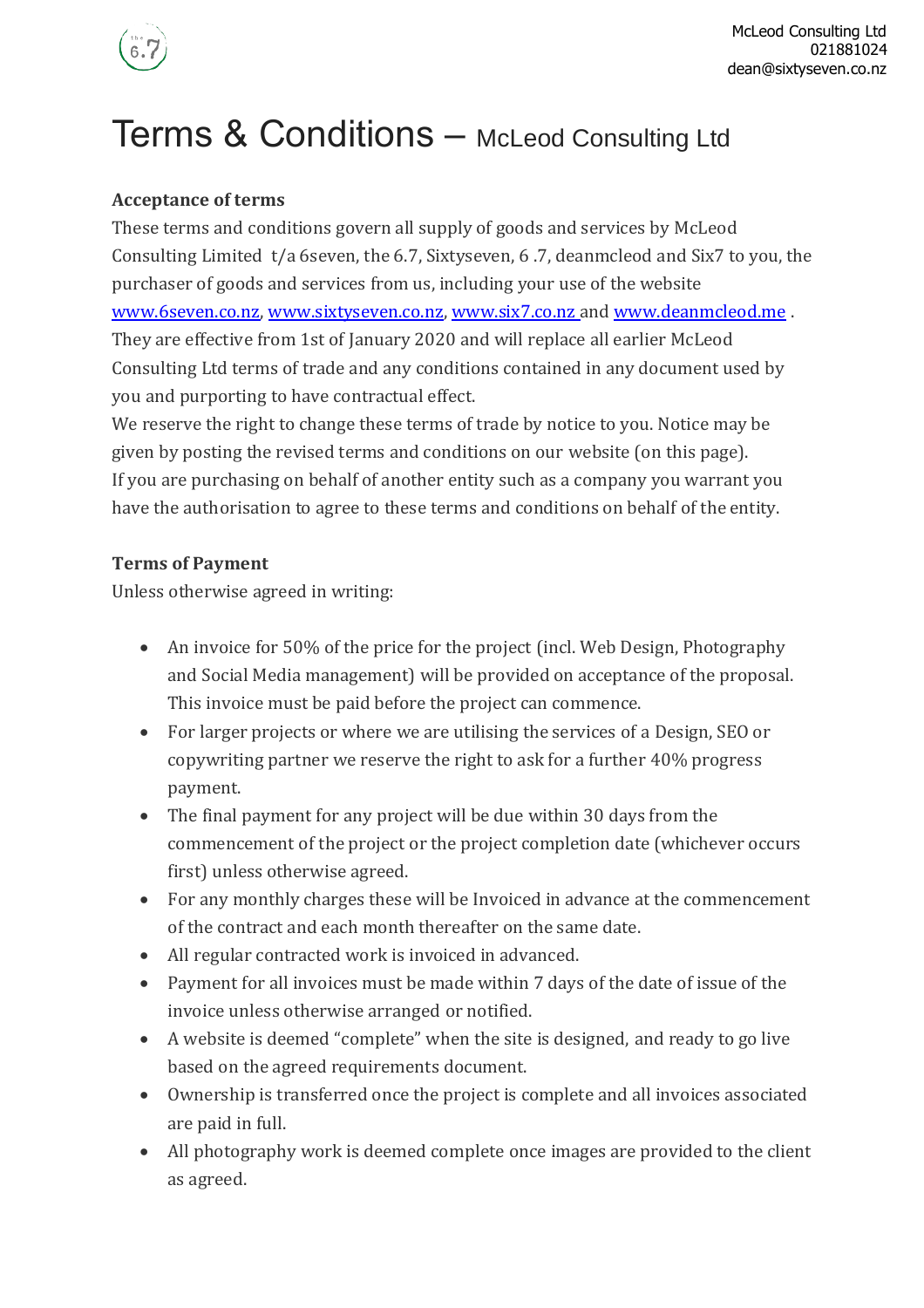

- If you (the client) delay the project, you are still required to pay the final balance within 30 days of the project start regardless.
- Delays include if are unable to provide us with the information/content for us to complete the project or website.
- If we are forced to hand your account over to a debt collection agency for collection you will be liable for any collection costs incurred plus a 10% penalty payment.

## **Changes and Revisions**

We understand that during the design phase of a project you may have inspiration or we may even come up with great ideas. Therefore we are happy to help with any changes during the design phase. However these changes may cost more than the original quote.

Revision & changes are limited. The original agreed quote is based on the requirements document and signed off quotation supplied at the beginning of the project. Any changes or additions to this will be charged accordingly at agreed rates and an addendum or new requirements document will need to be signed.

All changes or additions must be requested in writing.

Any changes or additional work may affect the timeline and a new deadline will be discussed. We will always discuss any potential cost or time impacts with our clients and get agreement before any changes are made.

If the nature or functions of the project changes significantly throughout the process and they are outside of our capabilities, we reserve the right to deem the current project cancelled. At this point we will invoice you for the work completed so far.

# **Validity of the Agreement**

Either party may terminate the agreement on 20 working days' written notice to the other party. McLeod Consulting Ltd reserves the right to cease immediately without liability to provide the service and to terminate this agreement if you should go into liquidation or bankruptcy, or if you fail to meet any obligation in accordance with this agreement.

If at any point during the design process a client wishes to cancel, you may do so but you will be invoiced an amount that McLeod Consulting Ltd judges to be proportional to the amount of work completed on the project. We also reserve the right to not refund a proportion of the deposit to cover out of pocket costs such as non-refundable travel arrangements.

If the total amount of work completed is more than the first 50% invoiced, McLeod Consulting Ltd Limited has the right to invoice the extra hours completed.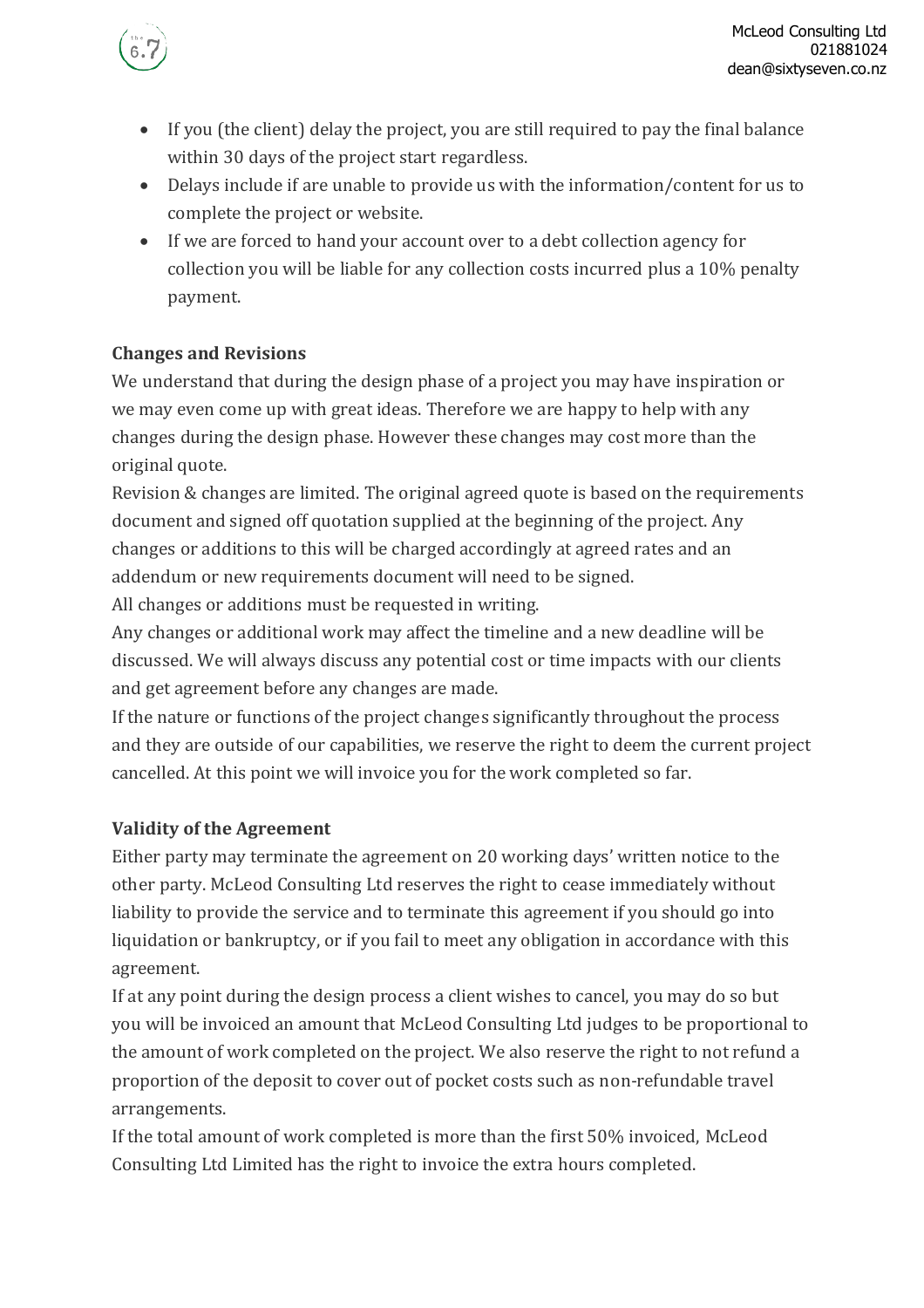

All deposits are non-refundable however we will refund the deposit if we cancel the project. We will not be liable for any loss of income or out of pocket expenses if we need to cancel a project.

Nothing in our Refund policy is intended to limit any legal rights you may have under the New Zealand Consumer Guarantees Act or any other appropriate legislation.

## **Liability Limitation**

Where you acquire or hold yourself out as acquiring goods or services from us for the purposes of a business, the provisions of the Consumer Guarantees Act 1993 will not apply. The conditions, warranties and guarantees set out in the Sale of Goods Act 1908 or otherwise implied by statute or common law will not apply and are excluded from these terms of trade.

We will always endeavour to have complete and accurate information on our website but to the greatest extent permissible by law we assume no responsibility for the completeness and current accuracy of the information provided on our website. To the greatest extent permissible by law, we exclude all liability we may have to you for any claim except where we have acted in bad faith. This exclusion also applies for the benefit of every officer, employee, contractor, agent of us and anyone else we use to perform our duties or provide services under any agreement you have with us. None of the persons specified above is liable or has to pay you for anything else in connection with or resulting from anything any of us does or does not do, or delays in doing, whether or not it is contemplated or authorised by any agreement you have with us. This exclusion applies whatever you are claiming for and in whatever way liability might arise. This exclusion does not limit any inalienable rights you may have under the Consumer Guarantees Act 1993.

Our maximum liability to you (if any) shall be limited to the value of any faulty products or services supplied by us and we, our employees, contractors and agents, will not be liable to you for loss or damage of any kind however that loss or damage is caused or arises.

You agree to defend, indemnify and hold us harmless from and against any and all claims, losses, liabilities and expenses (including attorneys' fees) related to or arising out of the services provided by us to you under this agreement, including without limitation claims made by third parties (including your customers) related to any false advertising claims, liability claims for products or services sold by you, claims for patent, copyright or trademark infringement, claims due to disruption or malfunction of services provided hereunder (including malfunction of Website/Software or Internet), or for any content submitted by you for publication by us.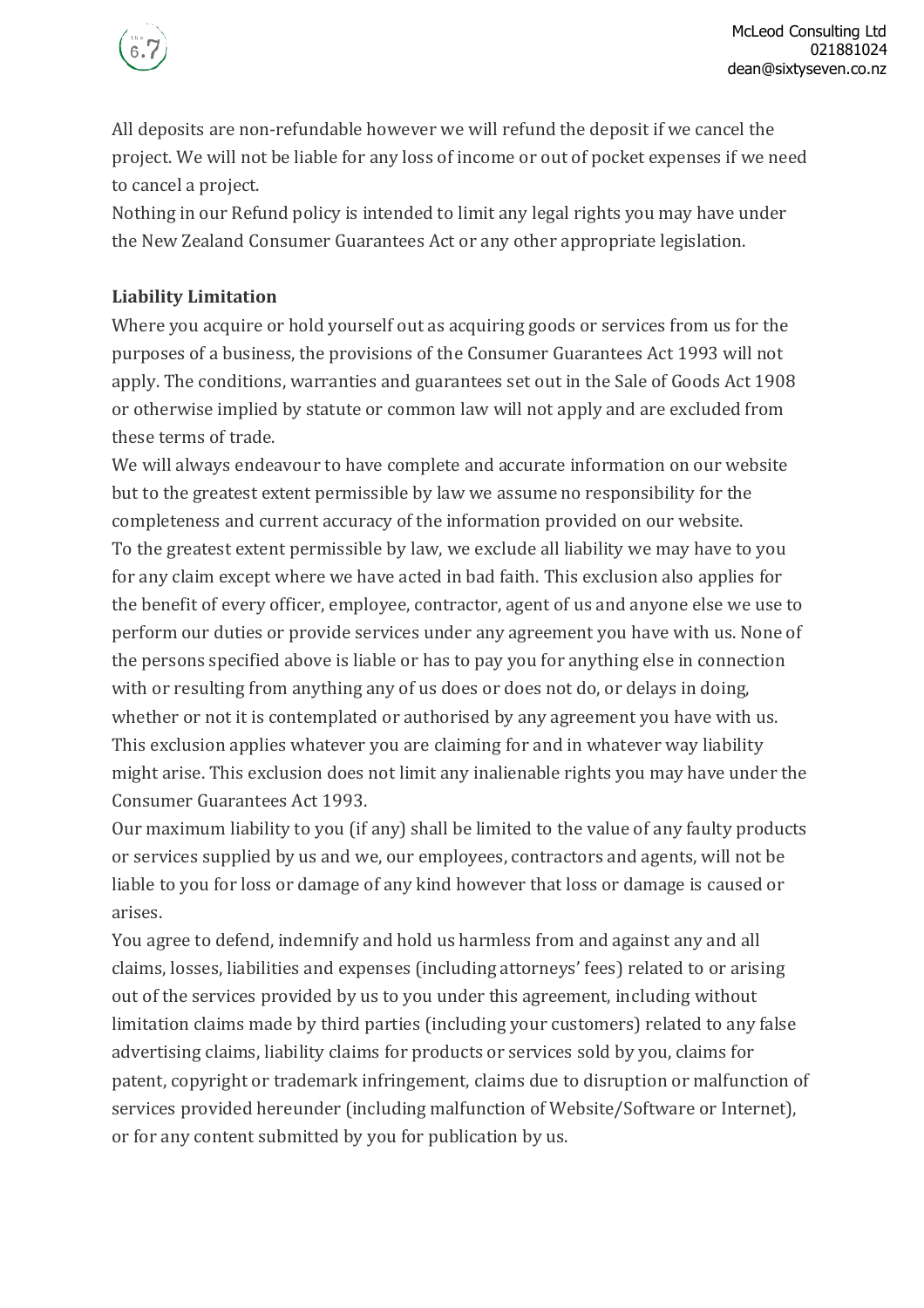

If, despite the other provisions of this agreement, McLeod Consulting Ltd Limited is found to be liable to you then its liability for any single event or series of related events is limited to our fees refunded.

Due to the public nature of the Internet, all material submitted by you for publication will be considered publicly accessible. McLeod Consulting Limited does not screen in advance customer material submitted to McLeod Consulting Limited for publication. McLeod Consulting Limited table's publication of material submitted by customers does not create any express or implied approval by McLeod Consulting Limited of such material, nor does it indicate that such material complies with the terms of this agreement.

#### **Accuracy of your website content & functionality**

You as the client are responsible for the accuracy of the content, images and information on your website and you also need to check that contact forms & third party plug-ins are working correctly. We except no responsibility or liability for errors in the live content. It is your responsibility to inform us of any errors immediately upon the error being found.

You as the client must also ensure you have copyright permission for the use of all images and content provided.

#### **Website Customisation Costs**

We build & design your website on the Rocketspark platform. It is packed with great design functionality & features - we can build amazing sites with the standard Rocketspark features. All quotes are based on using these capabilities. Features, functionality & design requests outside the standard Rocketspark website builder capabilities that are requested by the client may incur a development cost. These costs are not included in any quotation provided to the client. We will quote the client on the requested work and if you accept we will invoice you separately outside of the original quote.

#### **Website Hosting**

Your website will be hosted by Rocketspark. The hosting fees are paid directly to Rocketspark. Please [CLICK](https://www.rocketspark.com/nz/terms-and-conditions/) HERE for Rocketspark terms & conditions.

If the client wishes to host the website elsewhere it will be the Clients responsibility to ensure the domain name points to the website.

If the client wishes to host the website elsewhere it will be the Clients responsibility to ensure the website remains online (up) at all times and will have to liaise directly with the Hosting party to resolve any issues.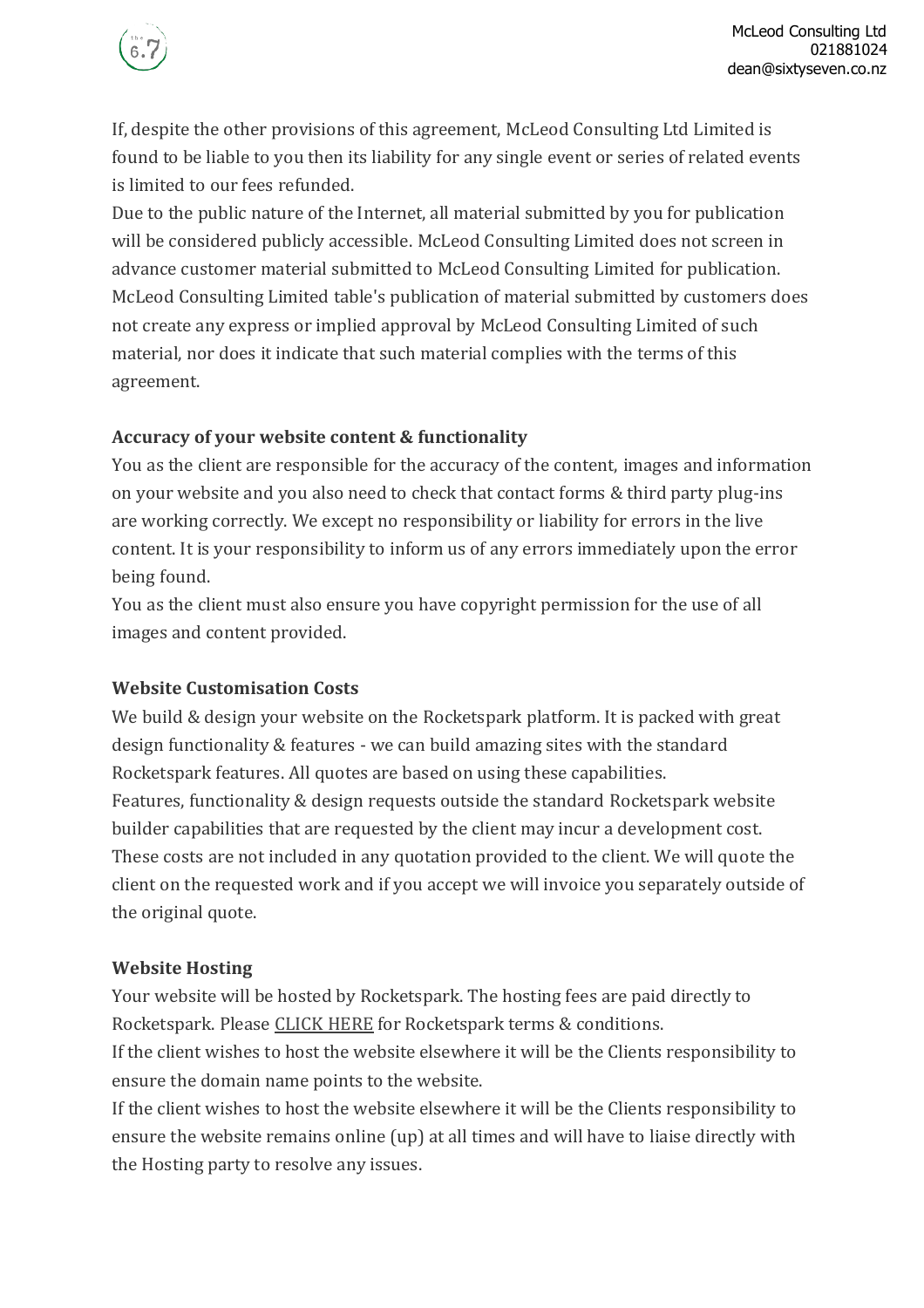

## **Photography**

All images remain the property of McLeod Consulting Limited with exception that if McLeod Consulting Limited take images on a client's behalf, the images belong to McLeod Consulting Limited and the client.

All images are covered by copyright unless approved for use under Creative Commons by McLeod Consulting Limited.

McLeod Consulting Limited reserves the right to use all images for marketing or promotional purposes unless expressly agreed otherwise between McLeod Consulting Limited and the client.

McLeod Consulting Limited are able to provide images digitally or printed. Prices available on request.

All vehicle travel will be charged at the km rate based on the current agreed NZ IRD rate of \$0.74 NZD per kilometre outside of Hamilton, Cambridge & Te Awamutu unless negotiated otherwise.

Any other travel or accommodation costs will be chargeable at the going rate at the time.

All jobs will require a 40% deposit unless otherwise agreed between McLeod Consulting Limited and the client

Payment for assignment, event and project related work will be invoiced in advance with payment due prior to engagement or within 7 days from invoice date if agreed. All services are covered by a money back guarantee. McLeod Consulting Limited reserves the right to rectify by way of providing replacement services where appropriate.

## **Applicable law and jurisdiction**

Unless we otherwise agree in writing, this agreement contains all the terms of our relationship and continues to apply no matter where you are located at the time any goods or services are provided to you by us and irrespective of the location where you reside.

Use of our website, supply of products or services by us to you and any other matter arising from these Terms and Conditions are subject to the laws of New Zealand. The Courts of New Zealand shall have non-exclusive jurisdiction over all claims or disputes arising in relation to, out of or in connection with these terms of trade, or with the use of website or supply of any services.

Where you or any other person who you act for, or who you permit to act for you supplies incorrect information for the purchase of a product or service and we incur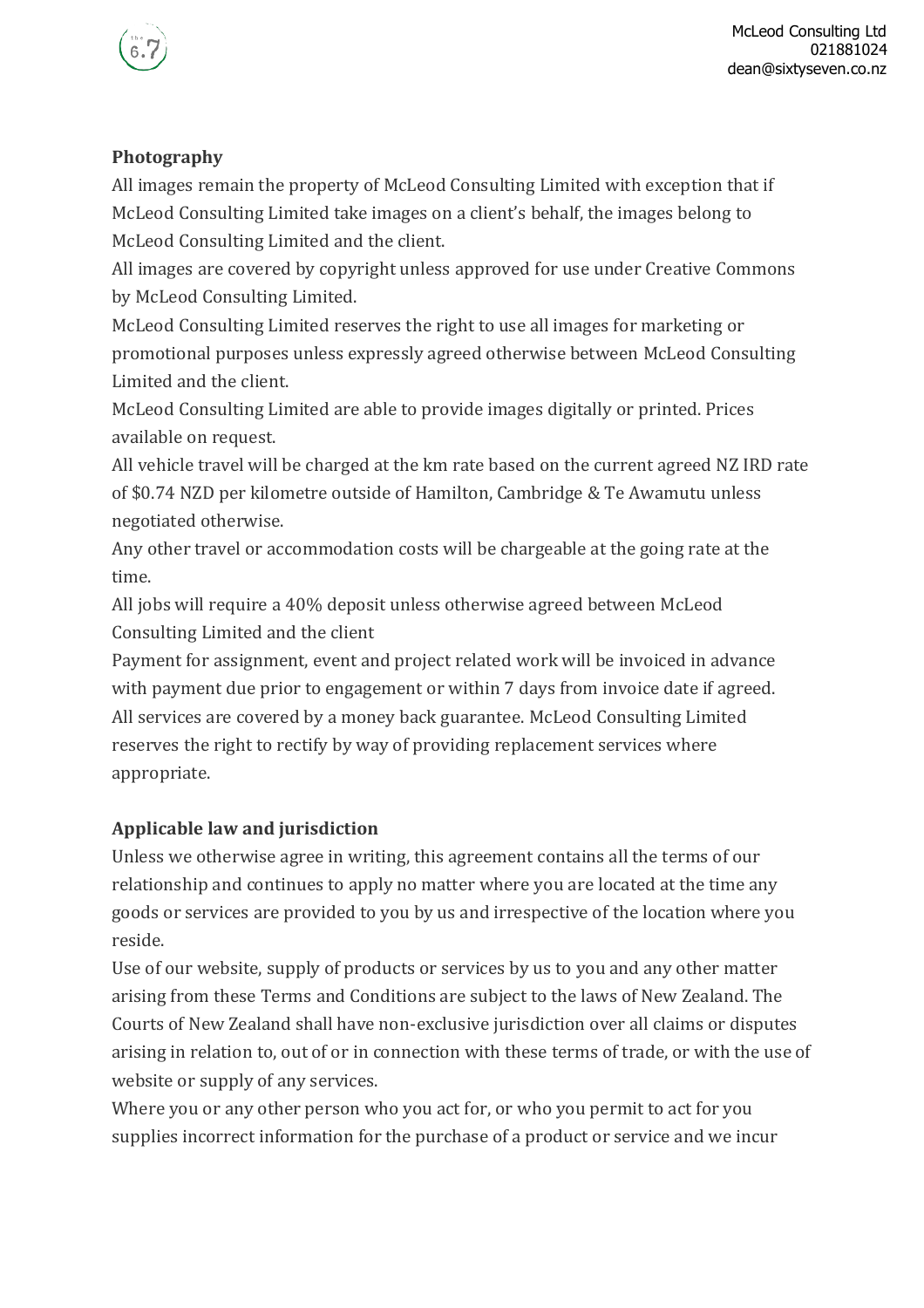

cost in any matter concerning that name then we may recover the costs incurred by us from you (including legal costs on a solicitor-client basis).

You agree to use our website, products and services in accordance with the applicable laws of the country or countries where your business or organisation is based.

## **Privacy policy and Confidentiality**

Unless you opt to receive messages from us we will not contact you again in future. If you have opted to receive ongoing communications and at a later date you no longer wish to receive these communications you will be able to opt out of receiving this information by contacting us by email or by following the unsubscribe instructions at the bottom of emails sent to you.

Opting out of receiving the above mentioned messages will not prevent the sending of messages that specifically relate to your order(s).

We may use personal information that we collect about you to provide products and services to you and to administer orders and payments relating to your purchases from us.

You will need to permit us to place data files ("cookies") on your computer to enable you to use some features of some of our websites. Where you choose not to enable cookies from our Website, some functionality of those Website may not be available to you.

We may disclose your personal information as required by law.

Where you have provided information to us on a confidential basis, we will hold that information in confidence, except as required by law. We cannot guarantee that our website is secure, and we cannot be held responsible for a breach of our website security that is beyond our control.

You can request details of your personal information that we hold, and ask us to correct it, at any time.

# **General Conditions**

We reserve the right to change these terms and conditions from time to time by notice, which may be in the form of a notice posted on our website at [www.6seven.co.nz](http://www.6seven.co.nz/) If we fail to enforce any terms or to exercise our rights under these terms and conditions at any time, we have not waived those rights.

If any provision of these terms and conditions is held to be invalid or unenforceable for any reason, the remaining provisions shall remain in full force and effect and the parties shall adjust their respective rights and obligations in accordance with the spirit and intent of the parties as shown by these terms and conditions.